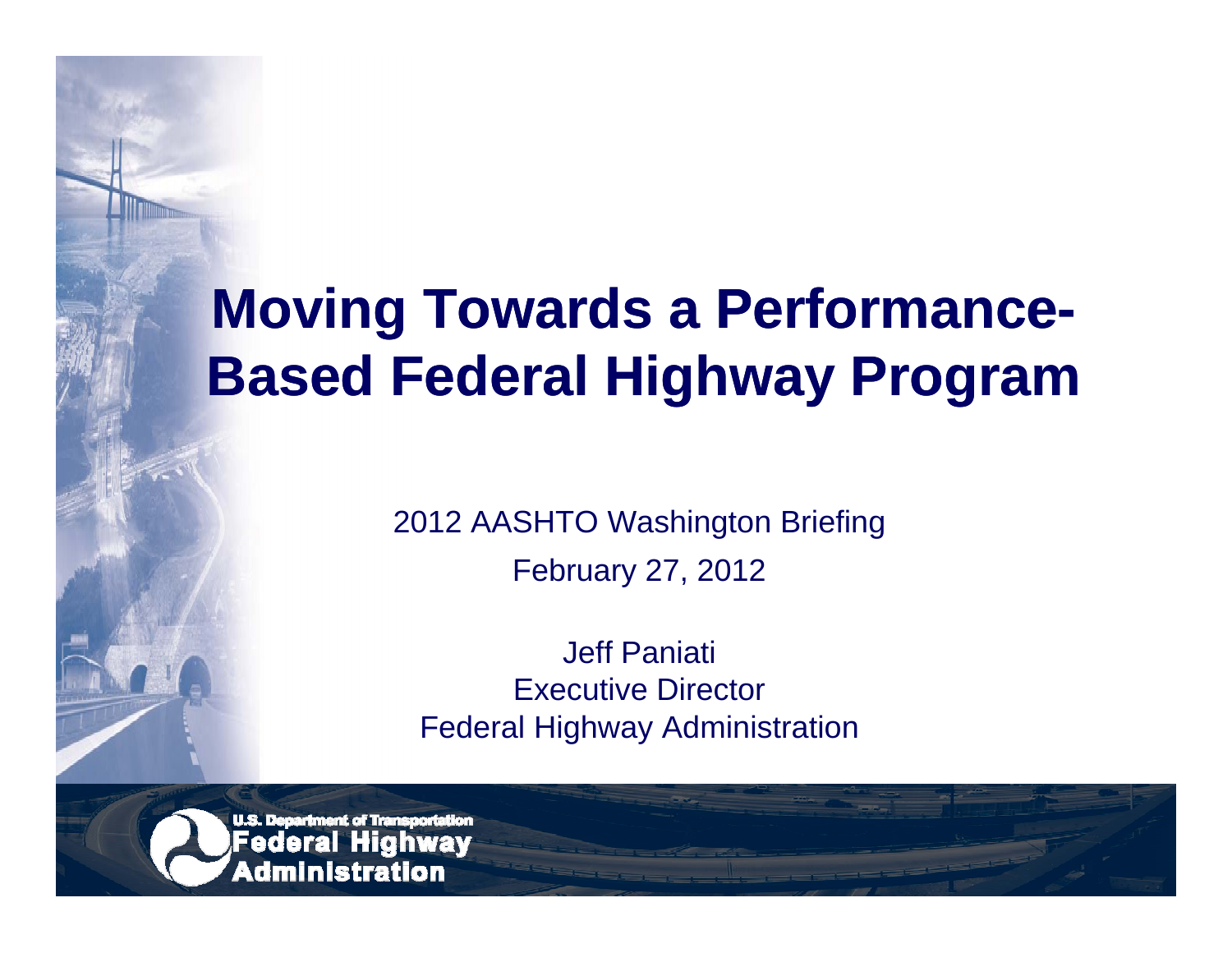### **Outline**

 $\bullet$ 

- Comparison of Senate and House Bills
- Common Authorization Themes
- $\bullet$ • Differences to Be Resolved
	- Challenges and Opportunities
- FHWA Current Efforts

**U.S. Department of Tran** Federal Administration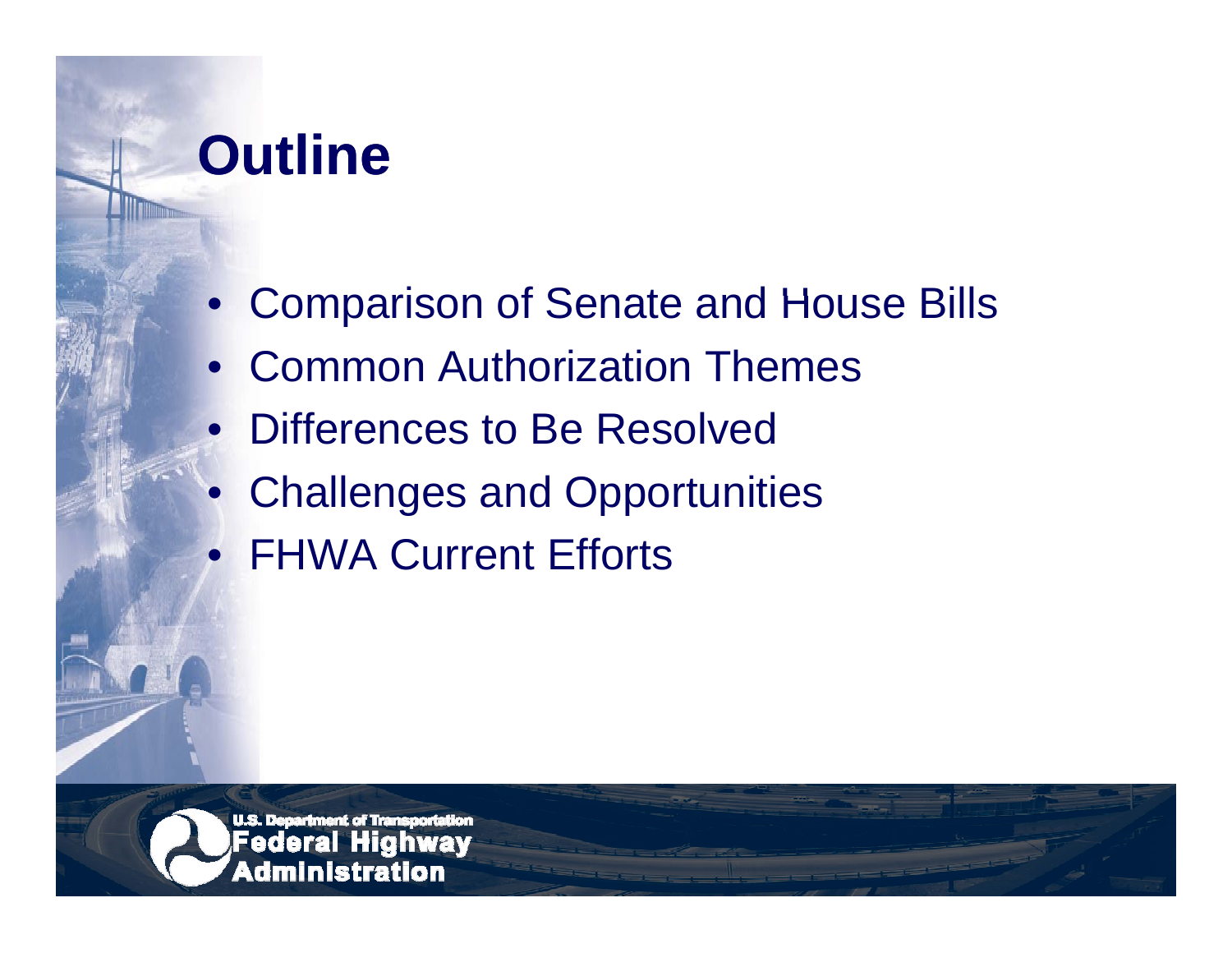# **|Side-by-Side Comparison**

| <b>Element</b>                     | <b>Senate Version</b>                                                                                                                                         | <b>House Version</b>                                                                                                                                                                     |
|------------------------------------|---------------------------------------------------------------------------------------------------------------------------------------------------------------|------------------------------------------------------------------------------------------------------------------------------------------------------------------------------------------|
| <b>Performance</b><br><b>Goals</b> | 5 national goal areas:<br>- Safety<br>- Infrastructure Condition<br>- System Reliability<br>- Freight Mov/Economic Vitality<br>- Environmental Sustainability | - 1 national performance<br>management goal<br>- Nation's highway and public<br>transportation systems<br>- Ensure:<br>- economic growth<br>- safety improvement<br>- increased mobility |
| <b>Measures</b>                    | - Measures for 5 national goal<br>areas<br>- USDOT establishes measures                                                                                       | - Measures for 11 categories<br>(22 max measures)<br>- States recommend measures<br>- USDOT establishes measures.                                                                        |

**u.s. Department of Transportation**<br>**Federal Highway**<br>Administration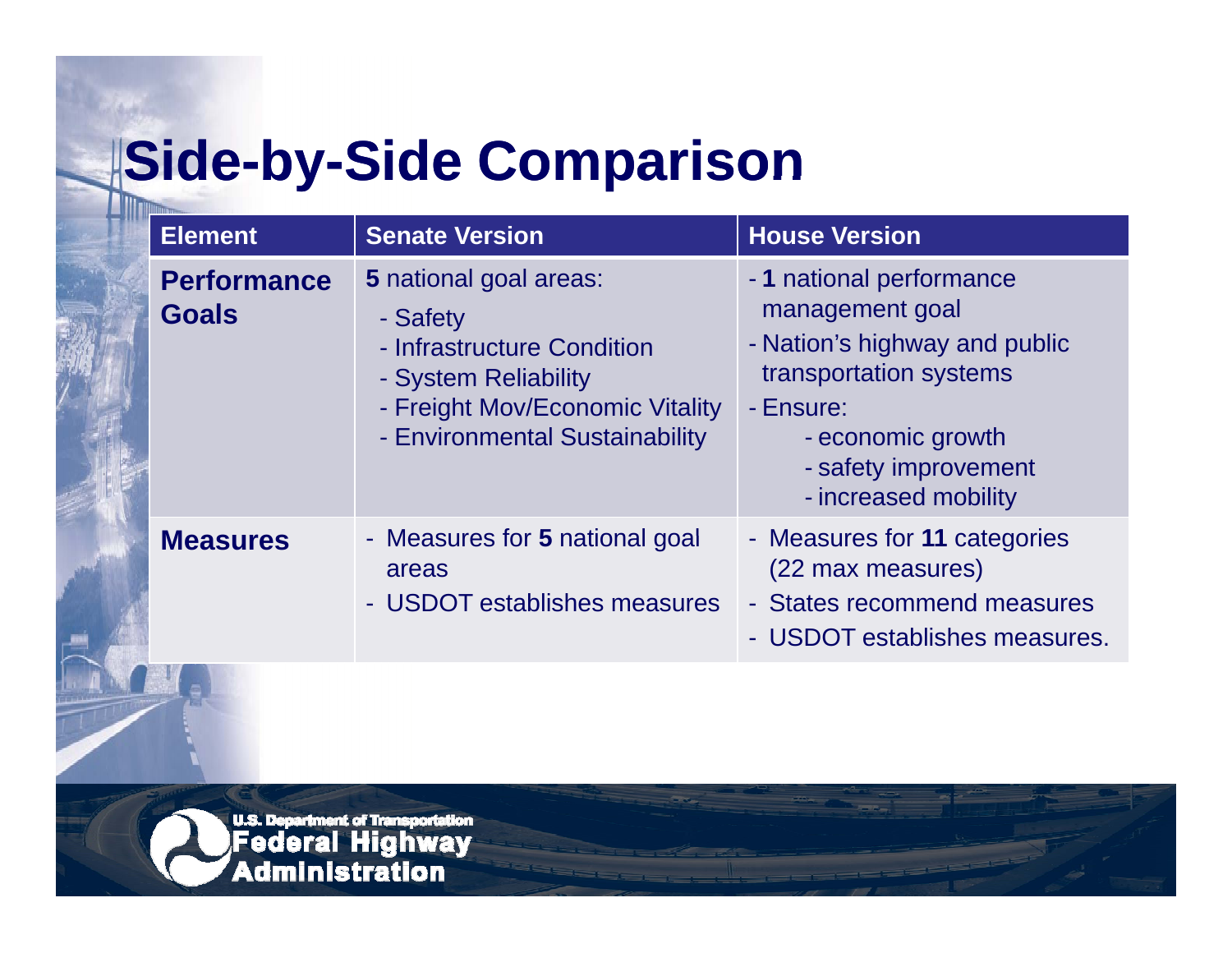# **|Side-by-Side Comparison**

| <b>Element</b>   | <b>Senate Version</b>                                                                                                    | <b>House Version</b>                                                                                                       |
|------------------|--------------------------------------------------------------------------------------------------------------------------|----------------------------------------------------------------------------------------------------------------------------|
| <b>Targets</b>   | - States & MPOs establish targets.<br>- USDOT certifies target.<br>- Accountability to meeting targets                   | - States establish & adjust targets<br>- USDOT sets process                                                                |
| <b>Plans</b>     | - Investment plans required<br>- Integrated into planning process<br>- USDOT certifies plans                             | - Investment plans required<br>- Integrated into planning process<br>- USDOT sets process<br>- Plans required to use funds |
| <b>Reporting</b> | - States required to submit<br>performance progress report<br>- USDOT required to produce<br>national performance report | - States required to submit<br>performance progress report                                                                 |

**u.s. Department of Transportation**<br>**Federal Highway**<br>Administration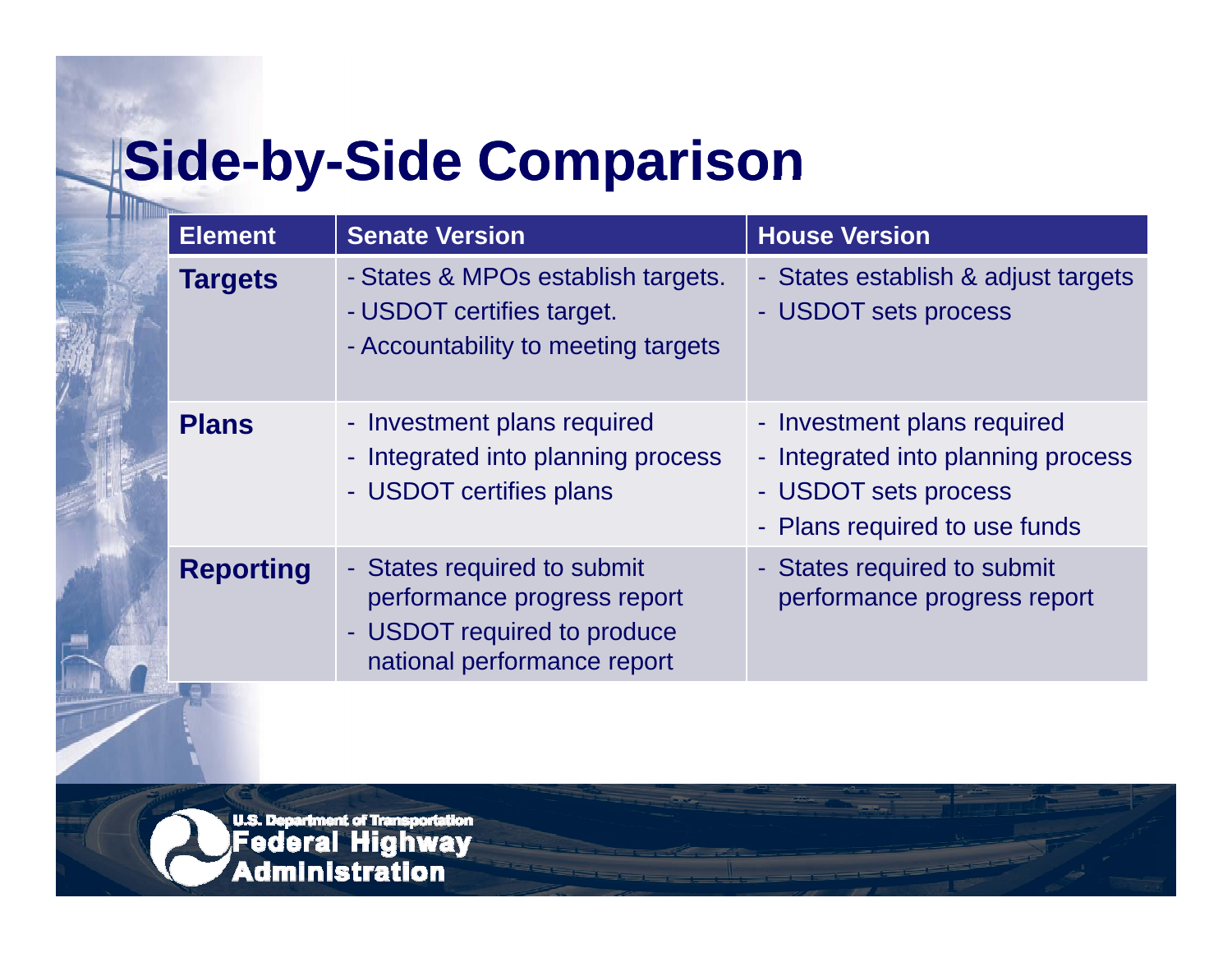### **Common Authorization Themes**

- $\bullet$ National performance areas
- •National performance measures
- •State performance targets
- •Plans to document investment strategies
- •Transparent performance reporting
- $\bullet$ Performance based planning and programming
	- Performance accountability

dministration

 $\bullet$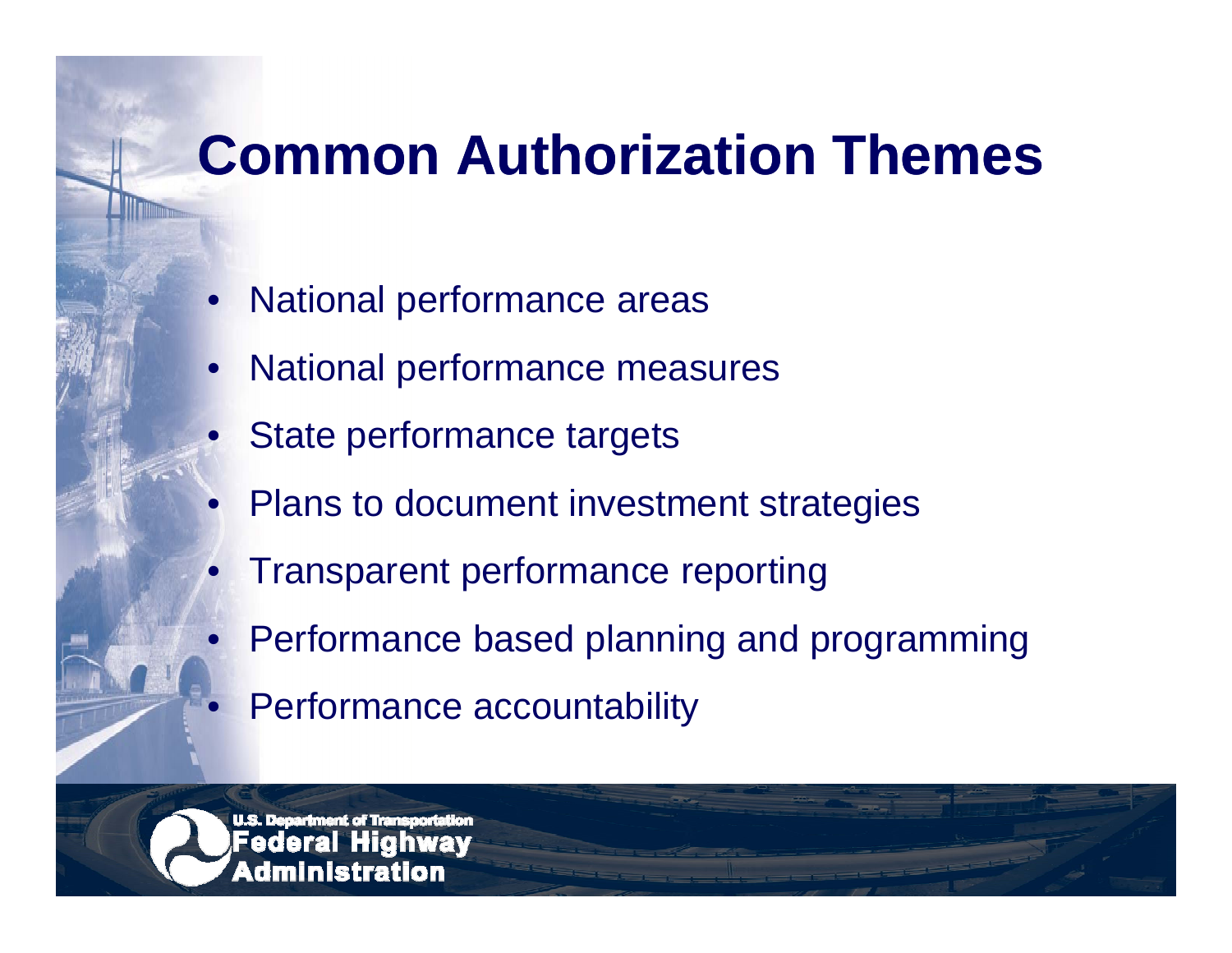#### **Differences to be Resolved**

- Specific national performance areas
- •Implementation schedule
- •Approach to accountability requirements
- •Approach to target setting
- •Federal role

 $\bullet$ 

- $\checkmark$  Plan development
- Target setting
- $\checkmark$  National reporting

<u>U.S. Decartment of Trans</u> dministration.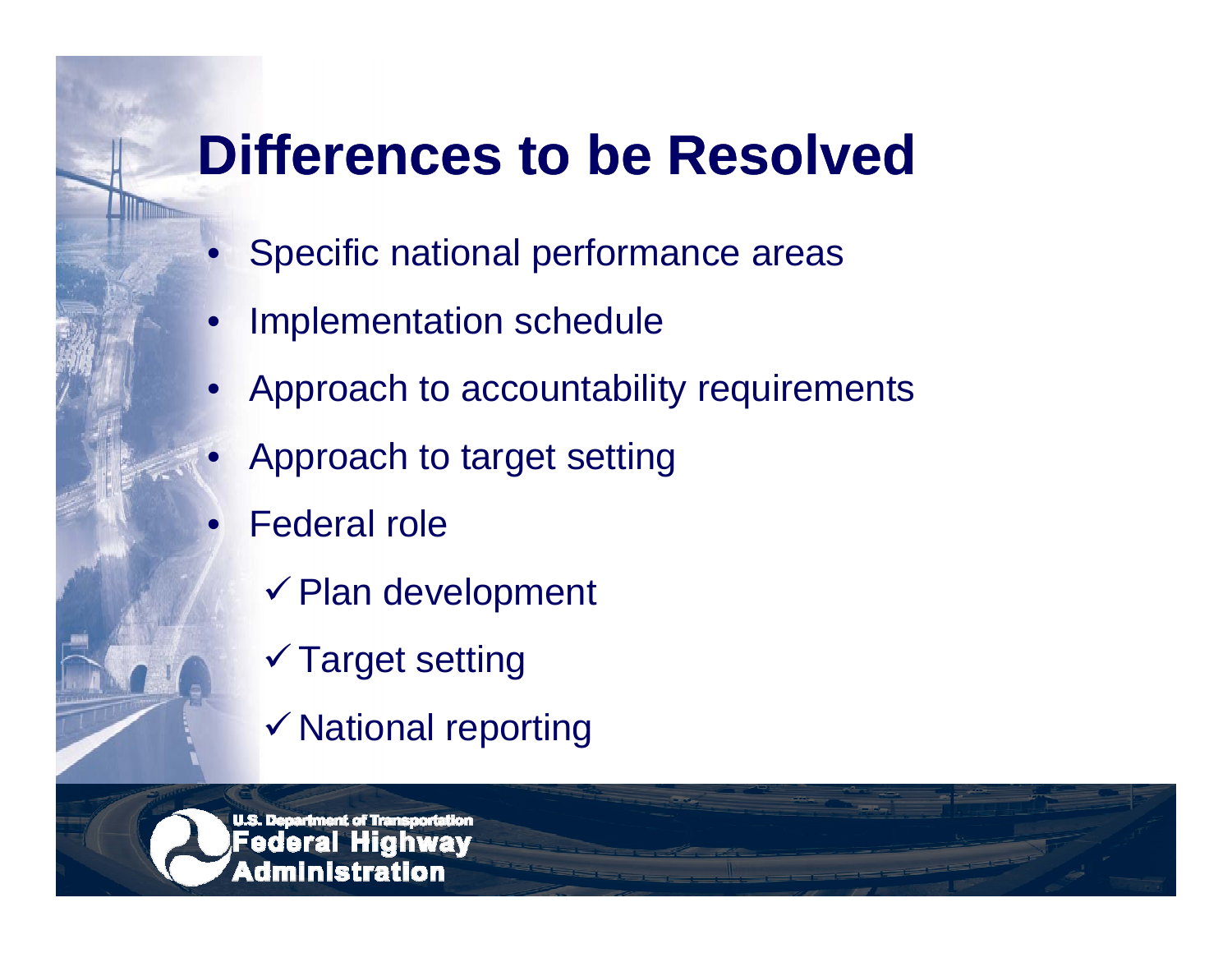## **Challenges and Opportunities**

- $\bullet$ Need for consistent measures
- •Reliability and quality of data
- •Availability and timeliness of data
- •Target setting

 $\bullet$ 

- •Agency coordination
- Linking actions with outcomes

**U.S. Department of Tran** dministration.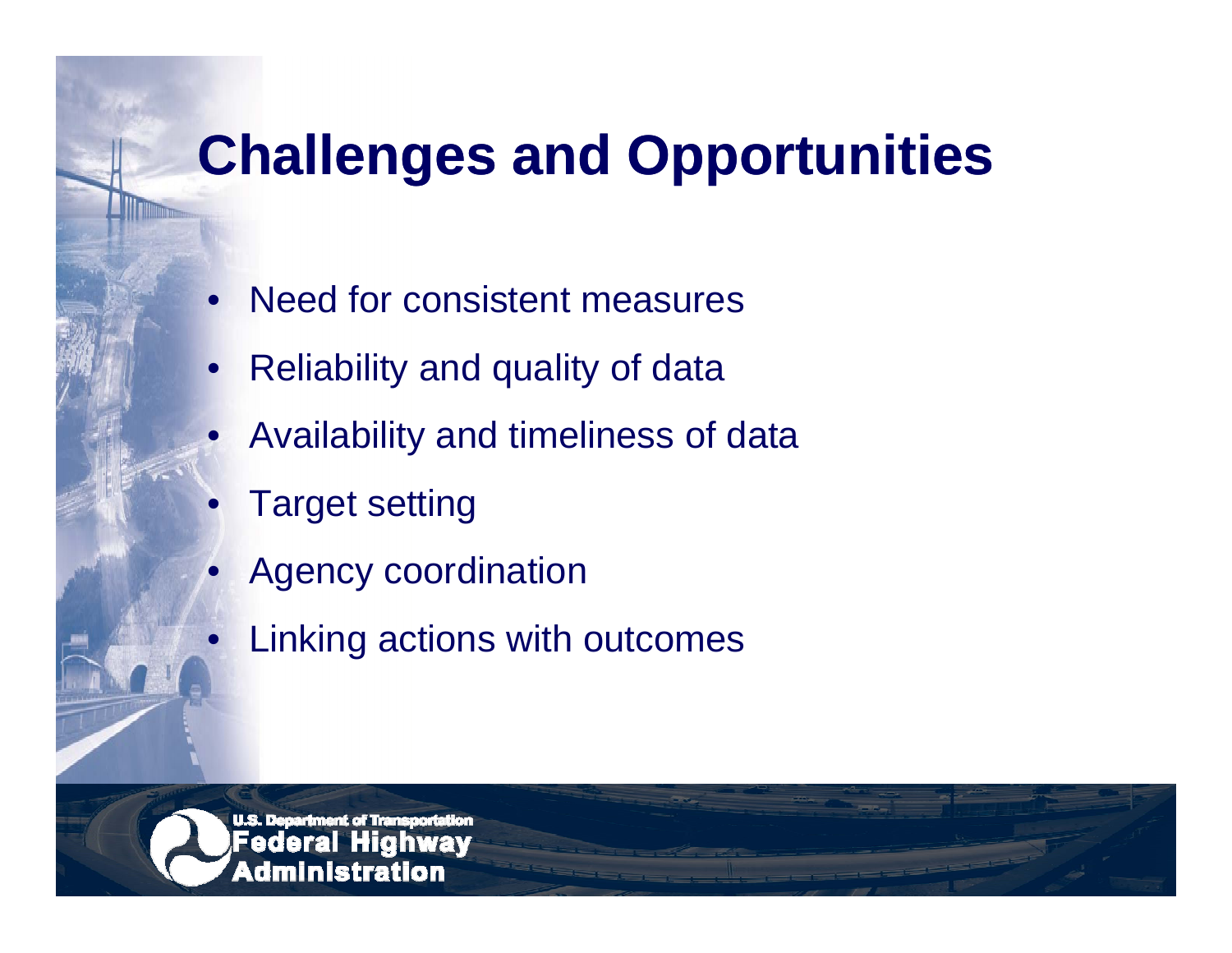# **Ongoing FHWA Efforts**

#### 1. Building Our Strength

- **A. FHWA Awareness Training** -Developed a 90 minute training session on PM concepts and envisioned FHWA roles to carry out a national program.
- **B. Core Competencies Competencies-**Have identified four core competencies and desired proficiency
- **C. Data Integration-**Conducting a data integration project to develop <sup>a</sup> framework to pull together key FHWA information systems (financial, project, performance ) so that investments and work activities can be better linked to performance outcomes.

**U.S. Department of Tran** dministration.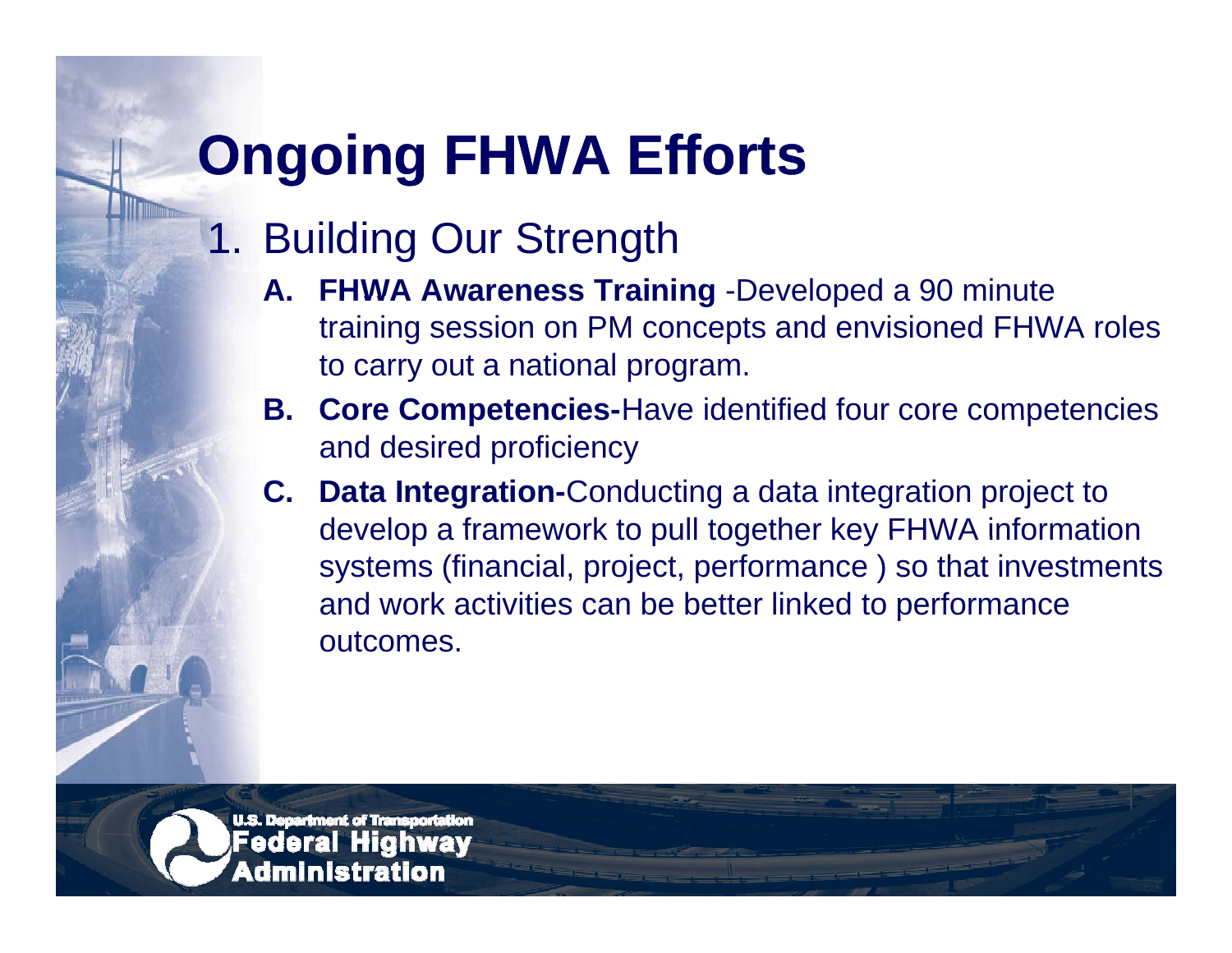# **Ongoing FHWA Efforts**

#### 2. Promote Best Practices

- A. NCHRP project underway in KS/MO to highlight model approaches to develop performance-based Statewide and Metropolitan Long Range Transportation Plans.
- B. Have developed a series of Highway Safety Manual case studies to showcase effective uses of new highway safety analysis tools
- C. National workshops in Chicago in Sept, 2011 on Performance-based Planning and Programming.
- D. Held national workshop in Detroit in Oct, 2011 on Assessing Infrastructure Health.

<u>U.S. Decartment of Transcortation</u> dministration.